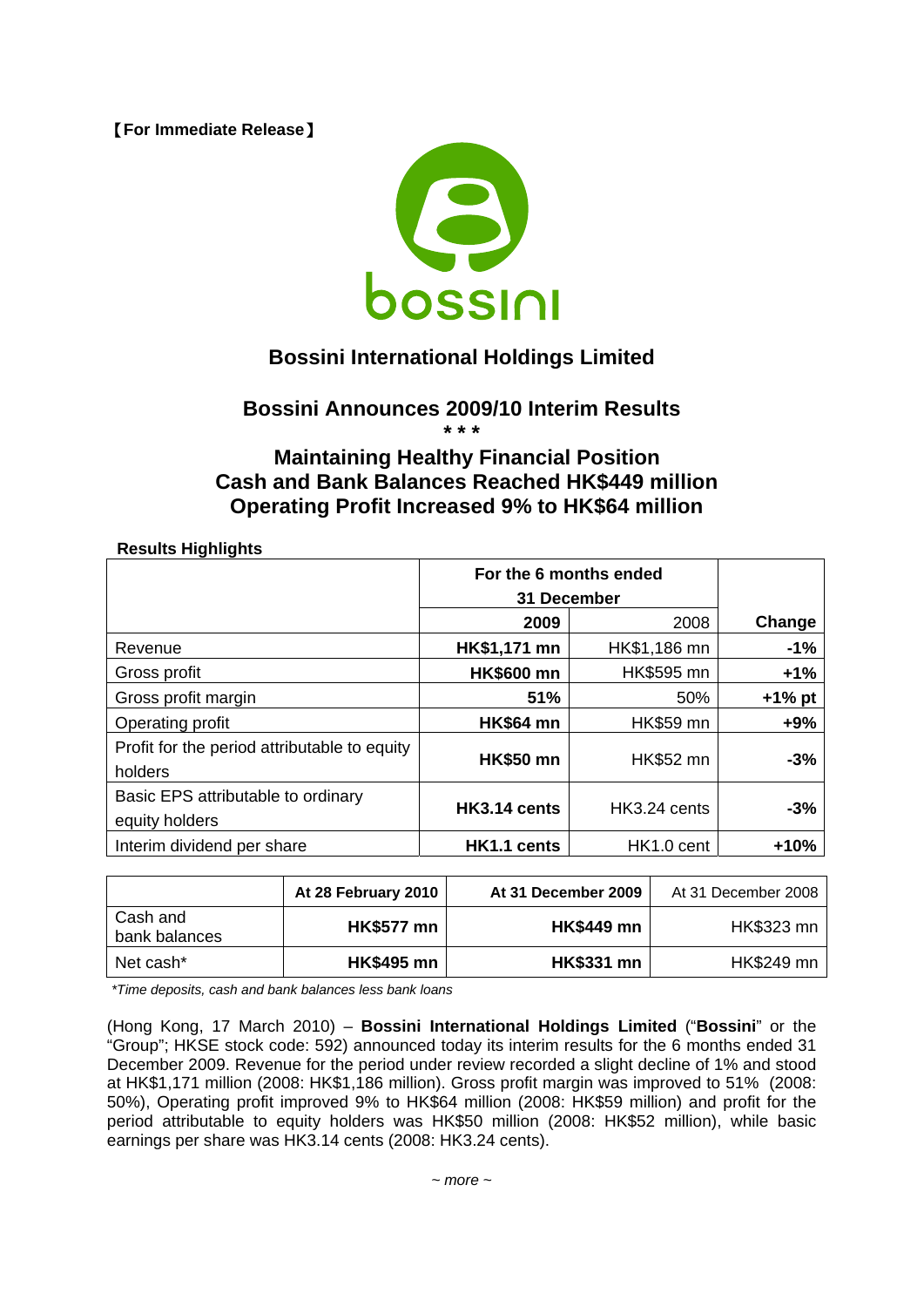*Bossini Announces 2009/10 Interim Results Page 2* 

The Board declared payment of an interim dividend of HK1.1 cents (2008: HK1.0 cent) per ordinary share for the 6 months ended 31 December 2009.

**Bossini** is in a healthy financial position. Cash and bank balances as at 31 December 2009 reached HK\$449 million and further increased to HK\$577 million as at 28 February 2010. Net cash amounted to HK\$331 million as at 31 December 2009 and rose to HK\$495 million as at 28 February 2010.

Ms. Kathy Chan, Deputy Chairman and Chief Executive Officer of **Bossini**, said, "While the period under review was a challenging period, we were on the right track and recorded stable business developments. We maintained a steady growth of business in Mainland China, continued promotions of the newly launched "be happy" brand value worldwide and optimised operational efficiencies particularly in inventory management. We are pleased to report that these strategies yielded decent results during the first half of the fiscal year under review in spite of the financial tsunami."

Overall retail same-store sales growth reached 2% (2008: 1% growth) during the period under review. The Group, with its roots in Hong Kong, capitalised on opportunities and delivered decent retail sales growth. Same-store sales in Hong Kong recorded a remarkable growth of 8% (2008: 4% growth) in the period under review. However, it could not offset the sales decline arising from the decrease in export franchising business which for the first time recorded decline after years of solid growth. Revenue generated from Hong Kong, comprising retail sales and export franchising, amounted to HK\$642 million (2008: HK\$687 million). It remained the major revenue contributor to the Group during the period under review, accounting for 55% (2008: 57%) of consolidated revenue.

The Group remained focus on seeking modest expansion in the Mainland China market mostly through franchising business during the period under review. To this end the Group added 101 new directly managed stores and 149 franchised stores compared to 31 December 2008.

The Group continued to launch co-branded and licensed products with brands that share common brand values and target customer groups with "bossini". *bossini x Campbell Soup* and *bossini x Paddington Bear* were launched during the period, both series were warmly embraced by customers.

Ms. Chan added, "The Group will remain cautious and pragmatic in terms of business development to meet the challenges ahead within the second half of the financial year. We have a clear roadmap for our future development and are confident that we are on the road to renewed growth. "

The Group's focus will remain solid on the Mainland China market expansion, brand enhancement and optimising operational efficiencies. These will be complemented with further efforts to improve cost effectiveness and develop a pragmatic approach to expand markets.

Ms. Chan concluded, "As a result of our increasing focus on product offerings and the progressive pick-up of the economy, the Group's sales performance saw improvement in January and February 2010 with a 12% gross profit growth. The Group will also continue with efforts to bolster its competitive edge to provide shareholders with positive results."